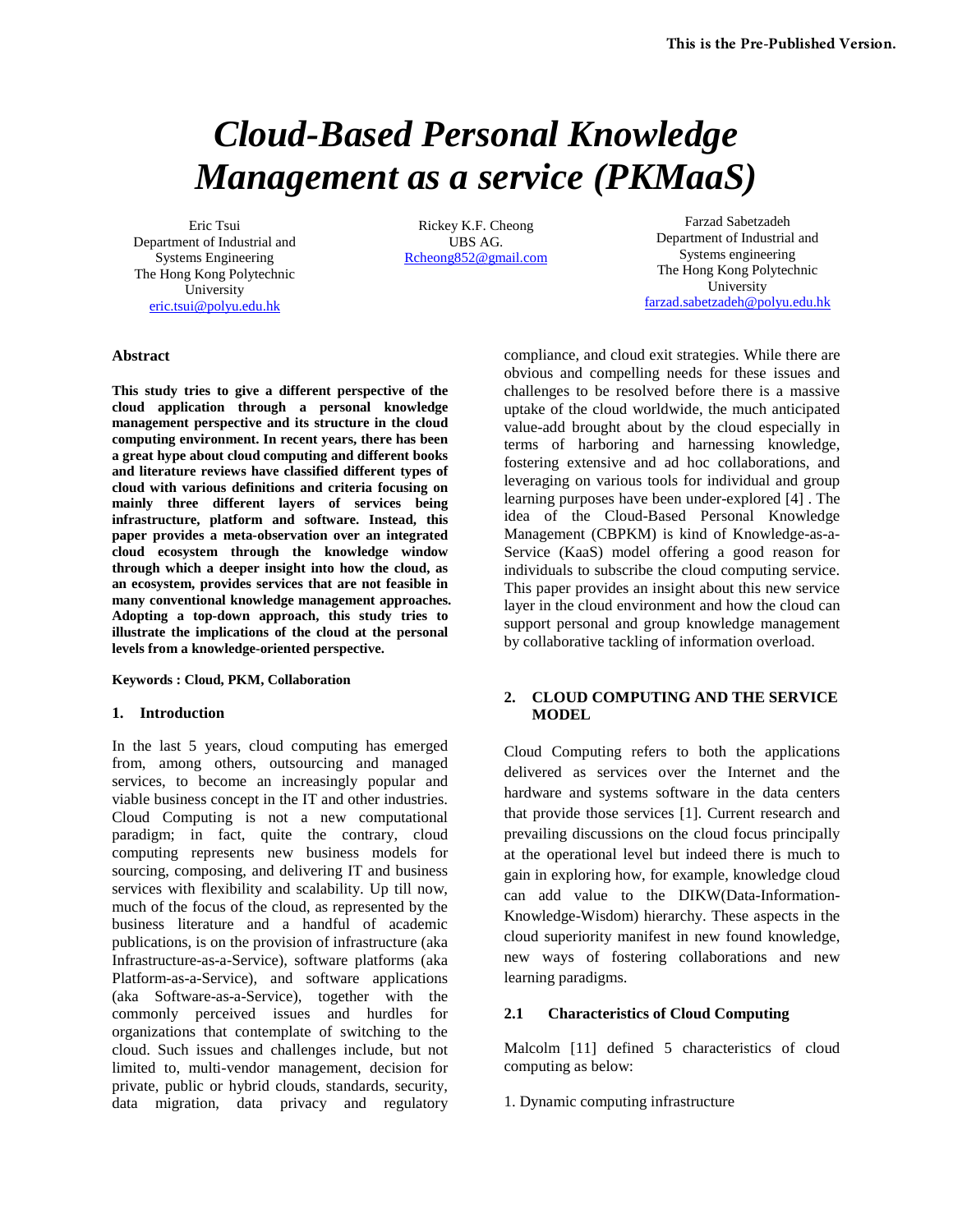- 2. IT service-centric approach
- 3. Self-service based usage model
- 4. Minimally or self-managed platform
- 5. Consumption-based billing

From Malcolm's [11] viewpoints, the service model for cloud computing requires standardized, scalable, and secure physical infrastructure which leveraged on the virtualization technology. This dynamic computing infrastructure is a critical factor to offer effective support to the elastic nature of service provisioning and de-provisioning and while maintaining high level of reliability and security. Besides, the usage model also provide compelling business values to the cloud users e.g. savings on capital equipment, reduced support cost, and significantly increased business agility.

Apart from Malcolm, others authors also mentioned the same benefits for the cloud users, e.g. Armbrust et al [1] mentioned that cloud computing is eliminating the up-front commitment by cloud users and pay for use of computing resource on a shortterm basis as needed; Hofmann and Woods [7] mentioned that cloud computing removes the infrastructures and capital expense as a barrier to entry and allows startups to scale up cheaply and rapidly; Ryan and Leoffler [14] argued that the basic point of cloud computing is to avoid acquiring and maintaining computer equipment and software, increasing the ease-of-use and flexibility of the benefit offered by the technology.

## **3. PERSONAL KNOWLEDGE MANAGEMENT**

The idea of the cloud based personal knowledge management platform is leveraging the benefits of cloud computing to interconnect individuals together to better manage and share their knowledge. It is not a single application but a collection of tools running in the cloud.

# **3.1 What is personal knowledge management?**

Several scholars have articulated what is personal knowledge management e.g. Frand and Hixon [5], Avery et al. [1], Higgison [6], Jefferson [10], Volkel and Abecker [15], Martin [12] and Harold Jarche [8]. The followings are the extracts of the related literature by different scholars which provides insight of the definition and nature of personal knowledge management.

## (1) Frand and Hixon [5]

Personal Knowledge Management is a system designed by individuals for their own personal use [5]

and "*it is a conceptual framework to organise and integrate information that we, as individuals, feel is important so that it becomes part of our personal knowledge base. It provides a strategy for transforming what might be random pieces of information into something that can be systematically applied and that expands our personal knowledge."*

# (2) Avery et al. [1]

Avery et al.[1] argued that *"PKM assumes that individuals have developed a self-awareness of their limits and abilities, i.e. what they know and what they can do. This personal self-awareness is an understanding of how much they know, how to access the things they know, strategies for acquiring new knowledge and strategies for accessing new information as needed. In the vast amount of information available and many means for acquiring new information, individuals have each mapped out their own areas of expertise and their own methods for additional learning."* 

# (3) Higgsion [6]

Higgison [6] defined personal knowledge management as *"managing and supporting personal knowledge and information so that it is accessible, meaningful and valuable to the individual; maintaining networks, contacts and communities; making life easier and more enjoyable, and exploiting personal capital"*

## (4) Jefferson [10]

Jefferson [10] argued *that "PKM is focused on bottom up approach, with an individual perspective to KM. The goal is to allow individuals to choose what information to collect, how to structure it, and who to share it with. Individuals need to be able to manage their own information so that is meaningful, accessible when it needed, can be easily exploited. PKM allows workers to organise both digital and paper content in such a way to allow them to make sense of the deluge they are continually exposed to."* 

# (5) Volkel and Abecker [15]

Volkel and Abecker [15] termed *"Personal Knowledge Management to denote the process of the individuals to manage knowledge"* and *"PKM deals with embrained, embodied and encoded knowledge i.e. mostly with personal, self-authored artefacts."* 

# (6) Jerome Martin [12]

Martin (2008) argued that *"PKM is knowing what knowledge we have and how we can organise it, mobilise it and use it to accomplish our goal, and how we can continue to create knowledge."*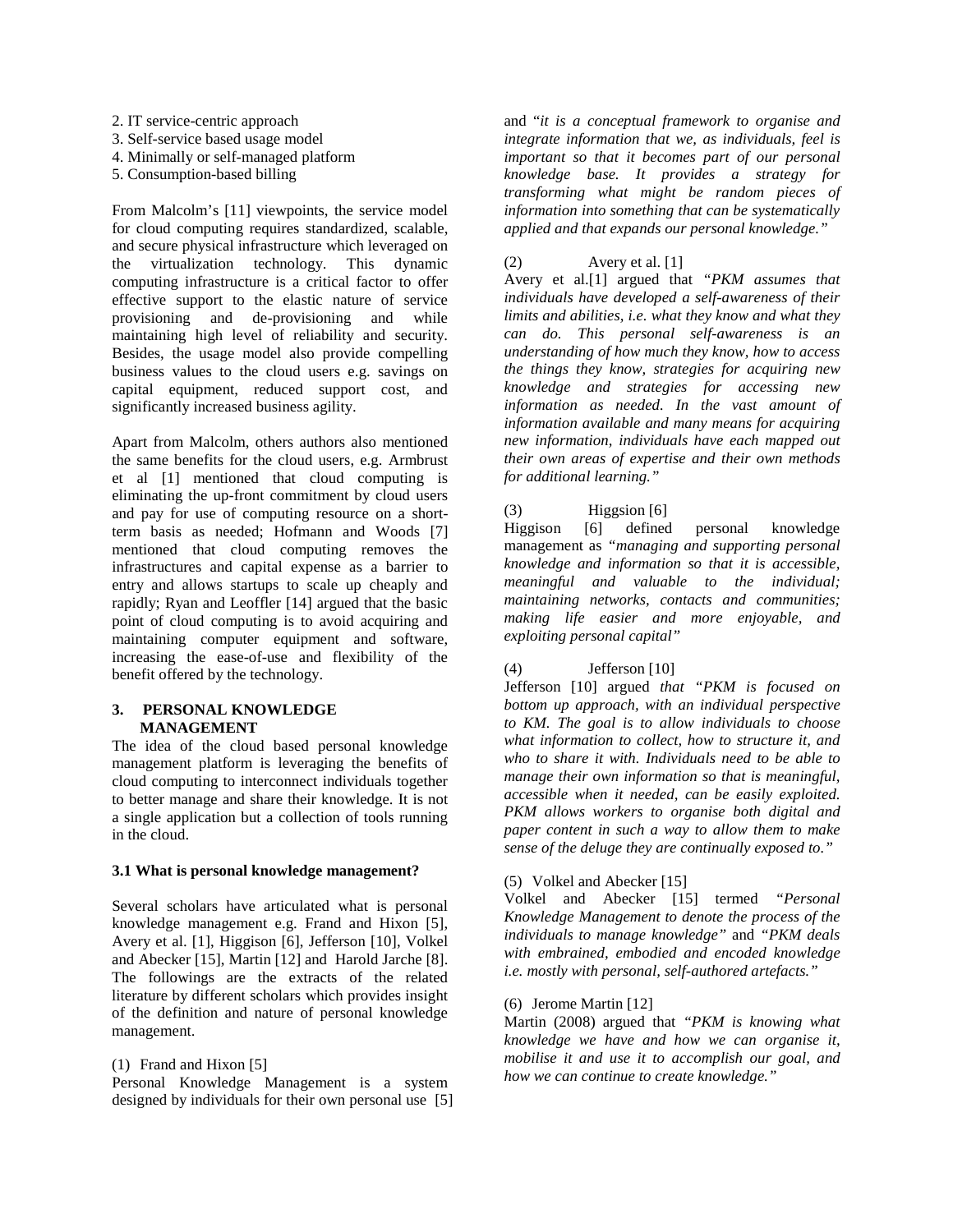### (7) Harold Jarche [8]

Jarche [8] mentioned that *"PKM is an individual, disciplined process by which we make sense of information, observations and ideas. In the past it may have been keeping a journal, writing letters or having conversations. These are still valid, but with digital media we can add context by categorising, commenting or even remixing it. We can also store digital media for easy retrieval"*

Irrespective of how personal knowledge management is defined by different scholars, Cheong and Tsui [3] argued that the key purpose of personal knowledge management is to provide a framework for individuals to manage new information, integrate it and enrich each individual knowledge database in an effective manner; doing this successfully will empower each individual to easily apply their own personal knowledge to deal with new and old problems, to learn from new experience and to create new knowledge; and it is a continuous and interactive process which is not independent of other knowledge management.

A PKM model is developed by Cheong & Tsui [3] based on the literature review and also the results of a global survey about the roles and values of the PKM. There are four core components in this model, namely Personal Information Management (PIM), Personal Knowledge Internalisation (PKI), Personal Wisdom Creation (PCW) and Inter-Personal Knowledge Transferring (IKT). The interaction action of the components is illustrated in Fig. 1 and Fig. 2 which illustrate the required skill/competence, the layer of the DIKW transformation, the inherent knowledge conversion and the involved KM process.

| <b>PKM 2.0</b><br>Components           | Personal<br>Information<br>Management<br>(PIM) |            |            | Personal<br>Knowledge<br>Internalisation<br>(PKI) |                                          |            | Personal<br>Wisdom<br>Creation<br>(PWC) |                  |                                            | Inter-Personal<br>Knowledge<br>Transferring<br>(IKT)           |                               |               |
|----------------------------------------|------------------------------------------------|------------|------------|---------------------------------------------------|------------------------------------------|------------|-----------------------------------------|------------------|--------------------------------------------|----------------------------------------------------------------|-------------------------------|---------------|
| Skill / Competence                     | Retrieving                                     | Evaluating | Organising | Analysis                                          | Self<br><b>Development</b><br>Learning / | Reflection | Problem Solving                         | Creativity       | Agility<br>Mental                          | Securing                                                       | Communication<br>Presenting & | Collaborating |
| <b>DIKW</b><br>Transformation<br>Laver | Data<br>←→<br>Information                      |            |            | Information<br>←→<br>Knowledge                    |                                          |            | Knowledge<br>←→<br>Wisdom               |                  |                                            | Information /<br>Knowledge<br>←→<br>Information /<br>Knowledge |                               |               |
| Knowledge<br>Conversion                | Explicit<br>←→<br>Explicit                     |            |            | Explicit<br>Tacit                                 |                                          |            | Tacit<br>←→<br>Tacit/Explicit           |                  | Explicit / Tacit<br>←→<br>Explicit / Tacit |                                                                |                               |               |
| <b>KM Process</b>                      | Capture /<br>Locate                            |            |            | Create                                            |                                          | Apply      |                                         | Transfer / Share |                                            |                                                                |                               |               |

Figure 1 : PKM model – Integrated view



Figure 2 : PKM model

## **4. CLOUD BASED PERSONAL KNOWLEDGE MANAGEMENT (CBPKM) PLATFORM**

PKM requires an environment to facilitate Personal Information Management, Personal Knowledge Internalization, Personal Wisdom Creation and Interpersonal Knowledge Transferring, such environment is known as personal learning environment (PLE). The PLE should accessible at anytime and anywhere, and independent to the client platform or devices i.e. no matter the user is using mobile phone or Mac or Window desktop…etc. The nature of cloud computing is just perfectly fit for this requirement, all information is process at cloud not at client end and user can access to the service anytime and anywhere when there is a connection to the internet no matter via the mobile network or internet access.

The following features of CBPKM can be viewed as Knowledge-as-a-Service (KaaS) which form a PLE by leveraging the cloud computing benefits e.g. usage model, scalability, sustainability…etc.

## **4.1 Knowledge-as-a-Service (KaaS)**

The idea of the CBPKM tools is to enable the cloud users to better manage the PIM, PIK and IKT of the PKM model described in this paper. The PWC is not included in the CBPKM toolset, as personal wisdom creation is the results of the PIM, PIK and IKT, and also it requires users' effort in real life situation, which is hardly replaced by a software tools.

The features of the CBPKM should allow mobility and portability, i.e. the cloud user can access at anytime and anywhere. Besides, the platform should allow cloud user to better manage their personal knowledge, e.g. information retrieving, evaluating and organising. CBPKM should able to facilitate information analysis, cloud users to learn and develop their knowledge, and reflection of their knowledge.

One of the sample applications in CBPKM platform is search engine which provides cloud users to search and retrieve necessary information anytime and anywhere, provided an Internet connection is available no matter it is via the mobile or fixed Internet network.